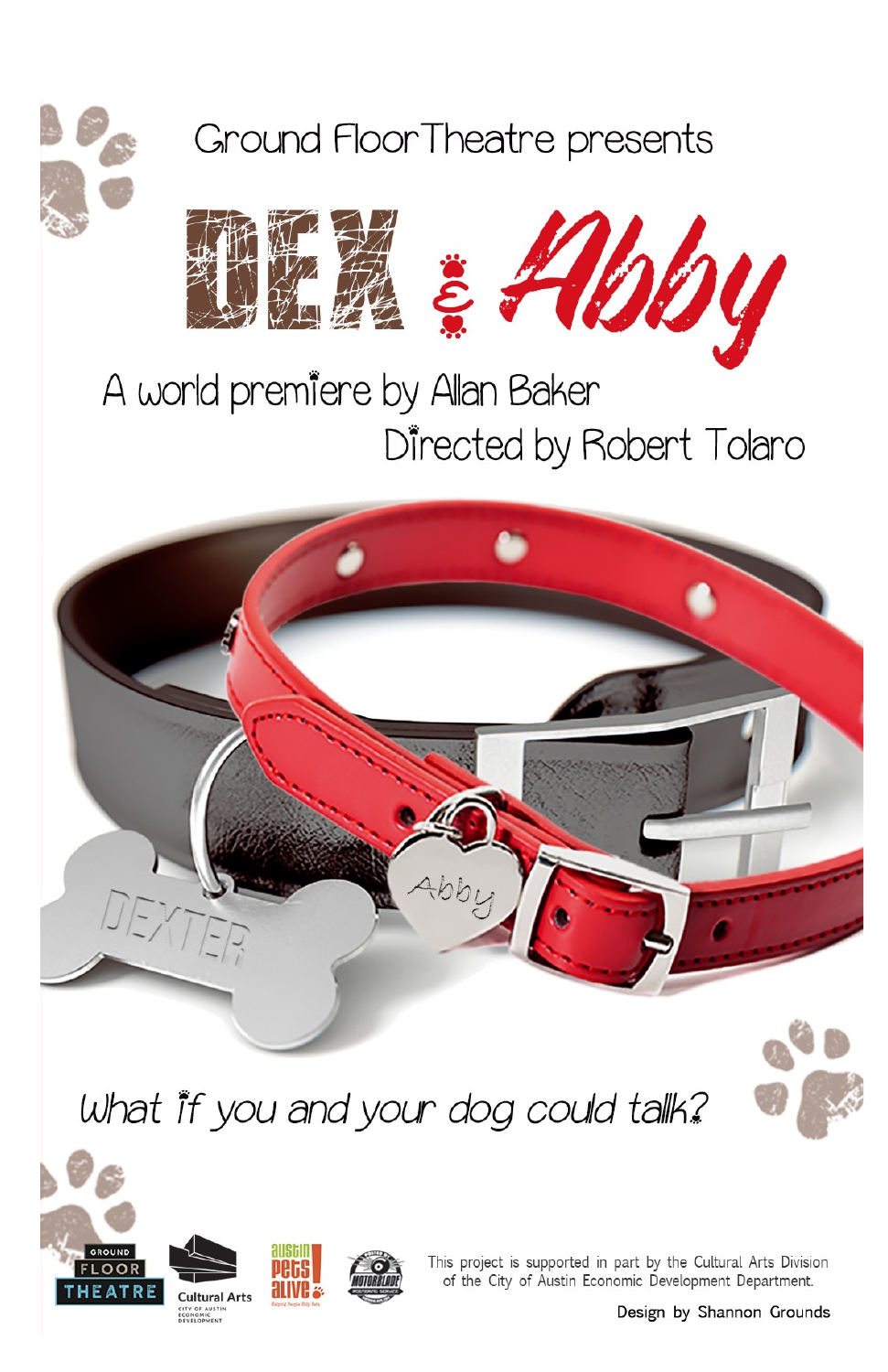## Cast

| Dex-----------------------------------  | -Jason Graf       |
|-----------------------------------------|-------------------|
| Abby -----------------------------      | --Cassidy Timms   |
| Corey --------------------------------- | -Jacob Bernelle   |
| Sean-------------------------------     | --Will Douglas    |
| Katy--------------------------------    | --Danielle Grisko |

### Creative

| Playwright --------------------------------Allan Baker     |  |
|------------------------------------------------------------|--|
| Set Design-------------------------------la Ensterä        |  |
| Lighting Design --------------------------Miriam Alexander |  |
| Costume Design-------------------------Pam Fletcher-Friday |  |
| Sound Design ------------------------Lowell Bartholomee    |  |
| Prop Design-----------------------------Caroline Bobbitt   |  |
| Production Stage Manager----------Kelsey Moringy           |  |
|                                                            |  |

## Crew

| Carpenter ----------------------------------Cheraya Esters |                   |
|------------------------------------------------------------|-------------------|
|                                                            |                   |
| Master Electrician ------------------------Hollis McNutt   |                   |
| Backstage --------------------                             | ------Craig Kanne |

**Jacob Bernelle (Corey)** is thrilled to make his debut performance with Ground Floor Theatre. Jacob studied Theatre and Drama at Indiana University. REGIONAL: The Who's Tommy (The City Theatre Company), If I Forget (Southwest Theatre Productions), bare: A Pop Opera (Austin Theatre Project, B. Iden Payne Award – Best Featured Actor in a Musical, Nominee 2017), Toast (Bloomington Playwrights Project) EDUCATIONAL: Sweeney Todd: The Demon Barber of Fleet Street (John Waldron Arts Center), Dogfight, Rain Down the Ruin, Legally Blonde: The Musical (University Players) LOCAL: Rabbit Hole (Chicago Street Theatre), Our Town, The Importance of Being Earnest (Memorial Opera House), Les Misérables (Ross Summer Music Theatre), The Merchant of Venice, Songs for a New World, Othello (Crown Point Theatre Company).

Will Douglas (Sean) is excited to be making his Ground Floor Theater debut. He studied acting and direction at UT Austin. He was most recently seen as Will in Different Stages' Book Club Play. Other credits include Significant Other (Jarrott Productions), Great Expectations (Different Stages), Yankee Tavern (Different Stages), When We Are Married (Different Stages), 4000 Miles (Different Stages), The Tempest (The VORTEX), and DNA (Capital T Theatre), as well as numerous other performances in the Austin area. He would like to thank his family and friends for their constant love and support.

**Jason Graf (Dex)** was most recently seen in Street Corner Arts Production of *Junk* and Theatre Synesthesia's production of *The Fault* by Katie Bender. Jason would like to thank the amazing cast and crew and give his love and thanks to his family for their amazing support. Special thank you to my good boy, Toby.

Danielle Grisko (Katy) is proud alum of Texas State University's BFA Acting Department. She is a lover of classical theatre, a practitioner of comedy, and a venturer into gritty works of contemporary theatre. Recent credits include *Hedda Gabler* (Hedda), *Hamlet* (Ophelia), and *Tartuffe* (Elmire), She would like to thank GFT for being such a fun place to play, Fitz and her family for all of their love and support, and all sweet doggies everywhere for just existing. You can keep up with her at daniellegrisko.com . Enjoy the show!.

Cassidy Timms (Abby) is so thrilled to be in the world premier of Dex & Abby! Cassidy is a proud graduate of Texas State University's BFA Acting Program (2017). Recent credits include Christmas Belles (Gina Go) and Cowgirl Mary's Old West Puppet Theatre Show (Cowgirl Mary) at the Edinburg Festival Fringe. She would like to thank the AMAZING cast and crew as well as Bradley, Griffy-Bear, and Mama for all of their love and support. Enjoy the show!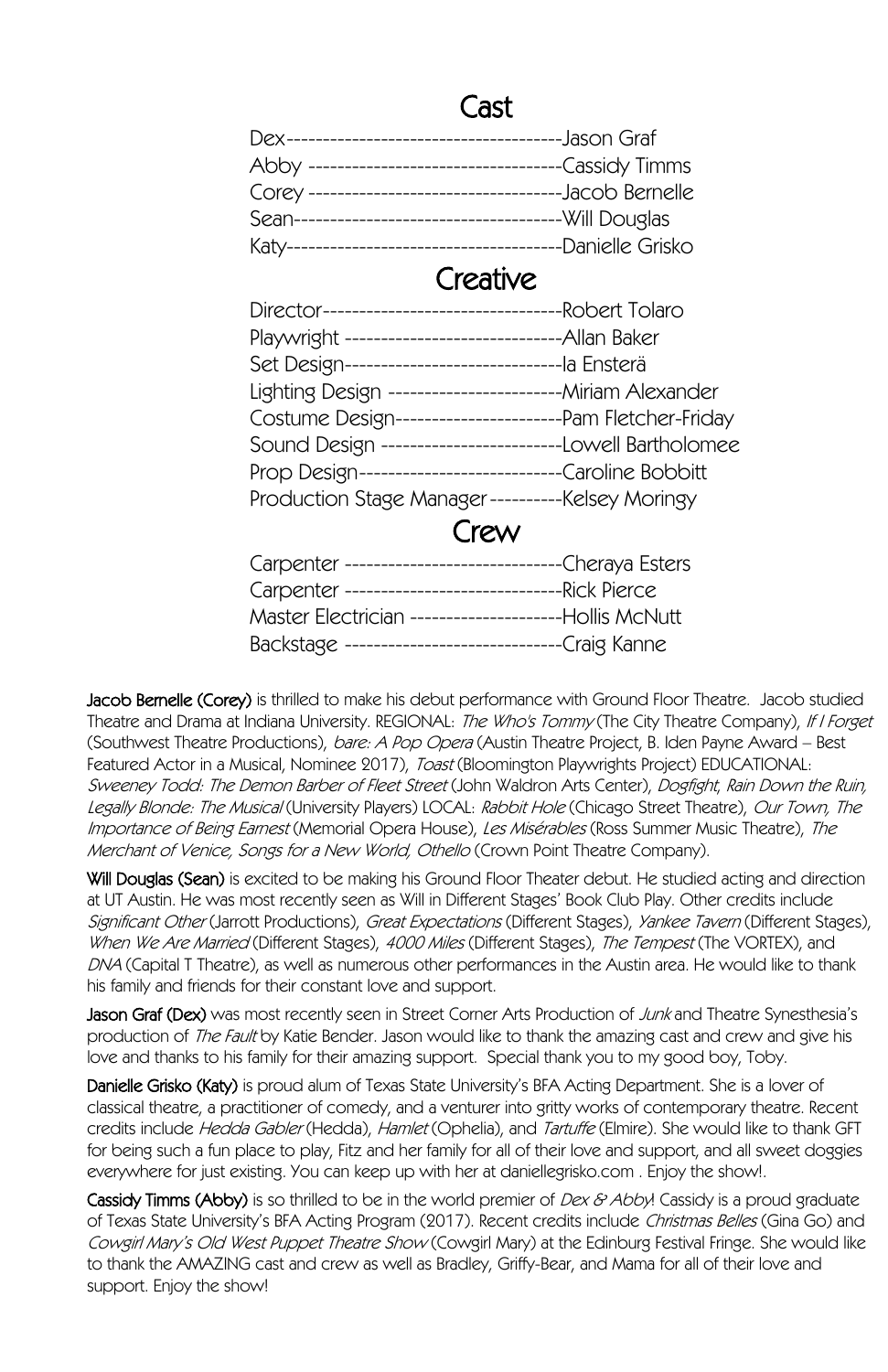#### Robert Tolaro (Director)

Robert holds an MFA in Theatre from Trinity University, was co-founder of the Callier Theatre of the Deaf in Dallas, and Artistic Director of the Fairmount Theatre of the Deaf at the Cleveland Play House. This is his first directing opportunity with Ground Floor Theatre. Other directing assignments include The Herd for Jarrott Productions, The Book of Liz and The Dresser for Different Stages, I Ought to Be In Pictures, Othello, Foxfire, And A Nightingale Sang, The Oldest Living Graduate, Lu Ann Hampton Laverty Oberlander, The Miser, Hamlet ESP, Lone Star and Laundry & Bourbon, The Gin Game, Gemini, Purlie Victorious, and a variety of Shakespeare productions for Austin Shakespeare, the San Antonio Shakespeare Festival, and Cleveland Public Theatre in Ohio, including A Midsummer Night's Dream, Twelfth Night, Hamlet ESP, The Taming of the Shrew, Much Ado About Nothing, and The Merry Wives of Windsor. Robert was selected as a national finalist for the TCG/NEA Directing Fellowships, and is a recipient of a regional Emmy Award for "Outstanding Achievement in Special Programming" for his signed and voiced production of Moliere's The Miser, which aired on national PBS stations. At Mary Moody Northen Theatre at St. Edward's University he has directed Middletown, Romeo and Juliet, Pride and Prejudice, Othello, Great Expectations, Blood Wedding, Misalliance and To Kill A Mockingbird. He dedicates this production to dog lovers everywhere!

#### Allan Baker (Playwright)

Allan began writing in 2004 and has written fourteen plays. Eleven of these plays have been produced, in a total of twenty-three productions and eight staged readings from coast to coast and Guam to Ontario. In 2017 his fulllength play, Dare, won the Mario Fratti-Fred Newman Political Play contest, sponsored every two years by the Castillo Theatre in New York City. In 2018, Dare was produced by the Desert Rose Playhouse in Palm Springs, CA. Allan is honored to have Dex & Abby produced at Ground Floor Theatre. In 2005, at the beginning of his writing career, a reading of Allan's first play, All the Saints, was rescued at the very last minute when Lisa Scheps stepped in to allow the reading at her not yet opened !play Theatre Group in Austin. For information about Allan's plays, please visit his website at abbyproductions.com

#### la Ensterä (Set Designer)

Ia has been designing sets and costumes for theatre and film since the mid-1990s, and has been a part of some estimated 150 productions thus far. You may have seen some of her previous set designs with Salvage Vanguard, St. Edward's University, Breaking String Theatre, Hyde Park Theatre, Austin Shakespeare, Texas State Opera, Cap T Productions, Zach Scott, Sky Candy, and Teatro Vivo. She has been nominated for numerous design awards by the B.Iden Payne Committee, and has been the recipient of six of them. She has also earned Austin Critics' Table Awards for Scenic Design for a dozen productions.

#### Miriam Alexander (Lighting Designer)

Miriam Alexander is a freelance designer recently graduated from St Edward's University with a BA in Theater Technology and Design. Her recent work includes sound and video design for Glass Half Full's *Once There Were* Six Seasons, in collaboration with K. Eliot Hayes, and lighting design for Men on Boats at the Mary Moody Northen **Theatre** 

#### Pam Fletcher-Friday (Costume Designer)

Pam Friday has been costuming for many theatres in Austin for so long she couldn't even say what all shows she has done. For Ground Floor Theatre, she costumed *There and Back* and Fun Home. When not costuming she can be found teaching Theatre at Hill Country Middle School or loving her supportive family. Keep supporting the arts in our schools.

#### Lowell Bartholomee (Sound Designer)

Lowell provided sound design for Ground Floor's There and Back last summer. His sound and/or video designs have recently appeared in Scriptworks' Out of Ink, Penfold's Crime & Punishment, En Route's Some Humans Were Harmed..., and currently in Cap T/Hyde Park Theatre's Wakey Wakey.

#### Kelsey Moringy (Stage Manager)

Kelsey Moringy is a born & raised native of Austin, Texas. She studied performance & production at Texas State University with an emphasis in stage management & directing. For GFT, Kelsey has stage managed a multitude of shows including There and Back and Fun Home. Other projects Kelsey has contributed to are Theatre Synesthesia's productions Static, and The Brutes, Scriptwork's Out of Ink Festival, & the Rudy Ramirez directed scifi adventure Agent Andromeda. Kelsey is thrilled to be a part of this beautiful production and to once again be working with Ground Floor Theatre!